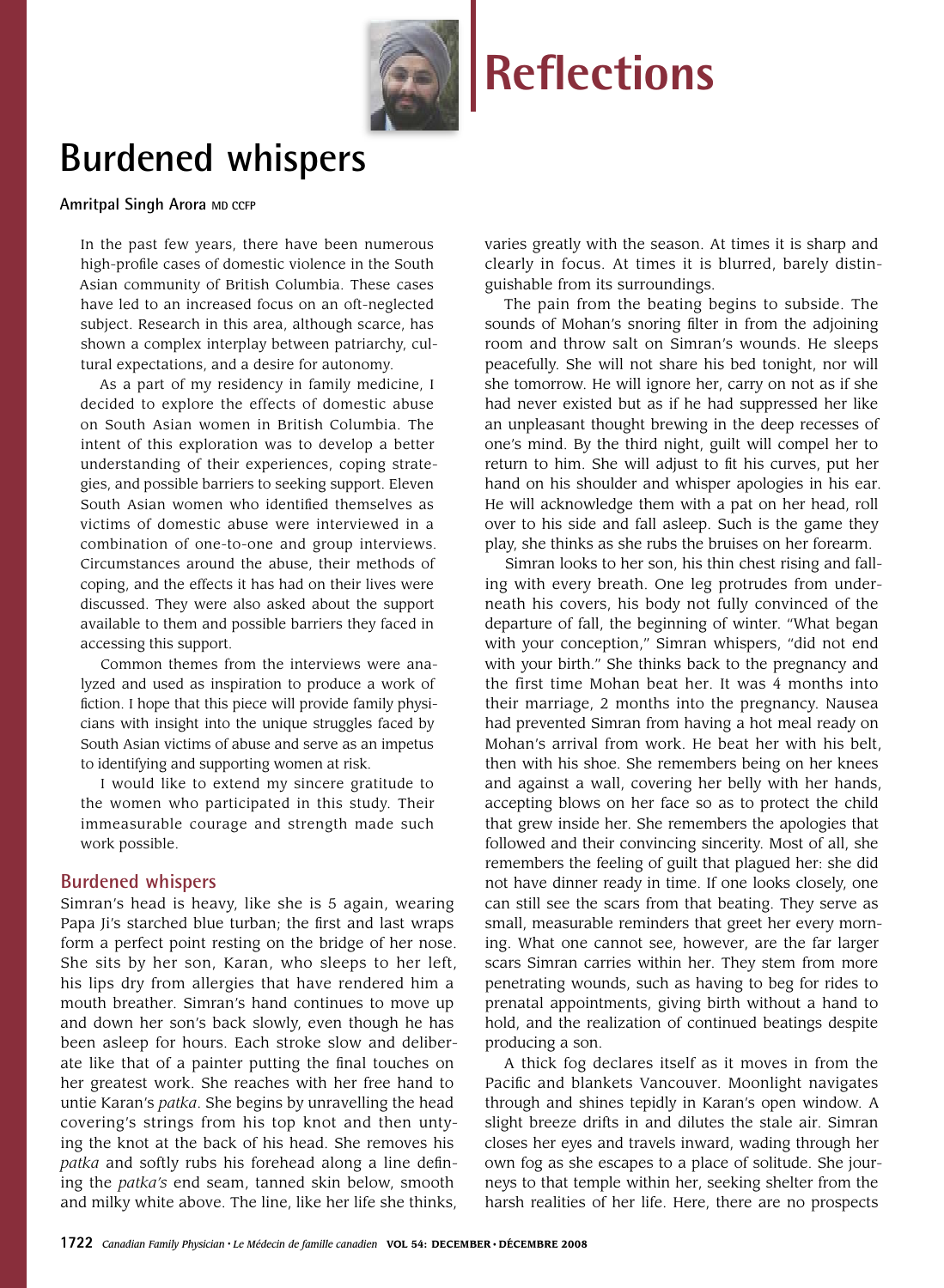of midnight beatings, no need for sunglasses when there is no sun. There are no monitored phone calls and finances, no mixture of sweat and cheap cologne assailing her nostrils. This sanctuary, whose foundations were laid before Simran's wedding henna had faded, is far from public humiliation and the silent tension that follows. She does not have to worry about walking 2 steps behind Mohan when she is here.

Yet her escape is often fleeting. Long enough to perhaps catch a glimpse of Papa Ji reading the paper with his cloth *thata* tied so that his beard remains in shape. Smells of Mata Ji's *mesi parathay* may drift into her room and whisper for her to wake up. She may hear the night *chaunkidar's* stick scrape across the concrete as she lies with Mata Ji on the terrace to take advantage of a slight summer's breeze. On the rare occasion, she can get away long enough to allow a conversation. She may be able to squeeze in a hymn at the Golden Temple or even enjoy a plate of Blue Fox's famous chilli chicken.

Tonight her mind is in Dharamsala, and she remembers skipping down Temple Road with her new pashmina-type shawl on her shoulders. Papa Ji and Mata Ji walk behind her, cautioning her to

slow down, worried about her tripping and ruining her *salvar kameez*. The aroma of steamed *momos* fills the air. Tibetan women sit roadside selling jewelry to free-spirited Europeans who have come for the cheap drugs, to find themselves, or a bit of both. Monks in their maroon robes chat as they sip butter tea at roadside cafes. Tibetan elders out for their morning walk greet Simran with toothless smiles, folded hands, and an enthusiastic "*Tashi Dele.*"

Simran yearns to be there again with her parents. She imagines Papa Ji lifting her so she may spin a Tibetan prayer wheel. She hears Mata Ji recite "*Waheguru*" as she spins each wheel, combining the blessings of both Buddha and Nanak. She tastes the *laichee* in the chai from the self-proclaimed "best tea stall in Asia" on Jogibara Road. She laughs as Papa Ji strokes his mustache after each sip. Most of all she remembers a sense of contentment, the ability to breathe freely without the heaviness in her chest.

Sounds of Karan stirring bring Simran back. The night has grown much colder. Simran moves to close the window. She adjusts the blanket to cover Karan's outstretched leg and smiles at how his top knot has

> loosened and now lies limp and off centre. She gets a second blanket from his closet, rolls up a towel from his bathroom for a pillow and settles in beside Karan, moving carefully so as not to wake him. She closes her eyes, knowing full well that she will not sleep. She closes her eyes but the mental images do not stop. Her mind is restless, and her thoughts travel from the mountains of Himachal to the fields of Punjab. Images of her wedding day begin to traverse her mental screen …

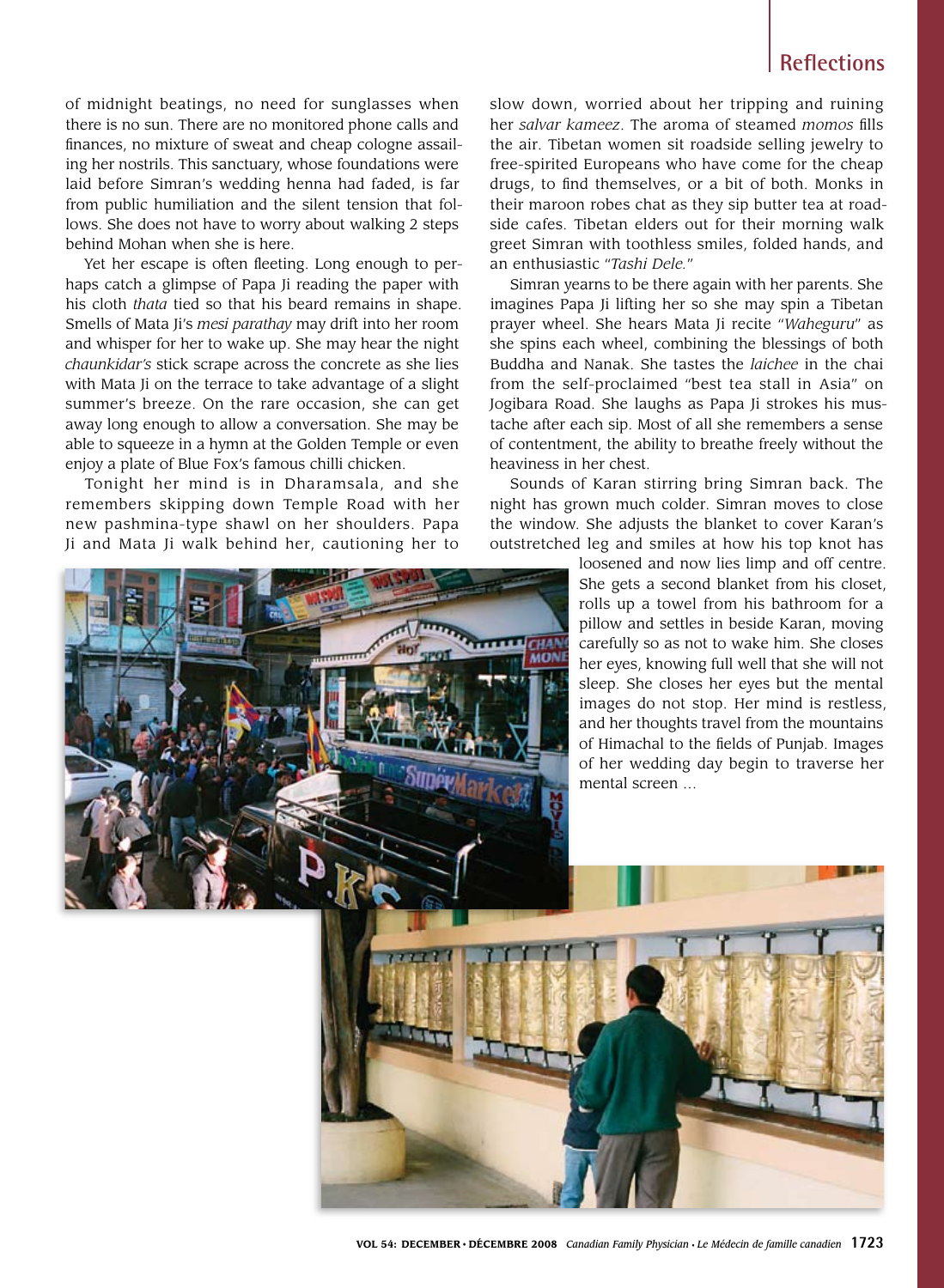She sits cross-legged on the floor of the *Gurudwara*. Extravagant patterns of henna cover her hands and feet. Her heavily embroidered red *duppatta* is pinned so as to keep her hair covered. *Panjeban* delicately caress her ankles and match the numerous bracelets that cover her forearms. Large gold earrings hang carefree from her ears, almost brushing her shoulders. Mohan sits to her right, dressed in a cream-coloured *kurta* with a Chinese collar and *resham* embroidery. Close friends and family sit in quiet anticipation and watch as Papa Ji takes one end of the cloth hanging from Mohan's shoulders and moves to place it in Simran's hands. In doing so, he prepares to absolve himself of his responsibilities and place Simran's well-being on Mohan's undeserving shoulders. To mark this transfer, the *Ragis*, musicians with matching turbans and long flowing beards, sit on a stage and sing the appropriate hymn:

I have discarded praise and slander, O Nanak; I have abandoned everything. I have seen that all relationships are false, and so I have grasped hold of the hem of your robe, Lord.

Simran takes the end of the cloth from Papa Ji and lowers her eyes …

As she thinks back to that day, she recalls the happiness in Papa Ji's eyes. His eldest daughter was moving to Canada and marrying a successful man from a reputable family. "A father could ask for nothing else," he would repeat as he greeted well-wishers. The burden of having 3 daughters had clearly aged Papa Ji beyond his years. Three daughters meant 3 characters to keep pure, 3 sets of in-laws to please, and 3 dowries to assemble. Papa Ji carried this burden with his head high, Simran proudly remembers. He acquiesced to all of Mohan's parents' demands and went out of his way to please their guests; all in order to maintain the family's *izzat*. Now, so much of that family honour rests with Simran and the life she builds in Canada. Simran, acutely aware of this fact, has kept her problems with Mohan from her parents. She has had thoughts of confiding in them, hoping they may intervene, but she cannot bring herself to inflict such disappointment on them. What can they possibly do? They are not going to change his behaviour from thousands of miles away. No, Simran knows that if anything, they will ask her to change her behaviour. They will encourage her to anticipate his needs, adapt to his moods. They will warn her not to trigger his anger. "A man's blood can boil," she can hear Mata Ji saying. "A woman must cool it with her patience, obedience, and the softness of her touch."

Above all, they will implore her for her silence. If the community back home ever got wind of her situation, her family's *izzat* would suffer greatly. Women sitting on woven beds sifting through uncooked lentils would speculate on her virtue. Cleaning women would pass



stories from house to house, taking great delight in educating the housewives on the latest gossip. Men, tending to their fields, would openly cast doubt on the marriageability of Simran's younger sisters. Vendors at the local *sabji mandi* would quietly whisper among themselves as Papa Ji shopped for fresh vegetables. Sharma Ji would warn of the dangers of allowing girls too much education and freedom as his customers purchased glucose biscuits at his general goods shop. For all these reasons, Simran will have to suffer in silence. She cannot bear the thought of Papa Ji, overcome with shame, lowering his eyes when addressing the other villagers. She cannot imagine ruining the lives of her younger sisters, Manjit and Raman. No one in the community will marry them if their family *izzat* is not maintained. Papa Ji will be forced to seek matches from different villages, arrange for larger dowries, and hope that stories of his eldest daughter don't reach the ears of potential in-laws.

Like the hands of a Kathak dancer in her standing *thaat* pose while narrating tales of Krishna-Leela, the hands of the clock strike 3; the constant ticking of the second hand provides Simran some respite from the night's deafening silence. Her headache continues. She gets out of bed, reaches for her purse at the bedside, and walks toward Karan's bathroom. His Transformers night light provides enough illumination for her to navigate his collection of toys, colouring books, and half-completed puzzles. In his bathroom, she turns on the light and looks in the mirror. Dark bags underneath her eyes weigh down their already pained expression. Strands of white mingle with her coarse and thinning black hair like unwelcome guests at a funeral. A look around the neck of her *kameez* reveals that Mohan's hands have left their mark. She